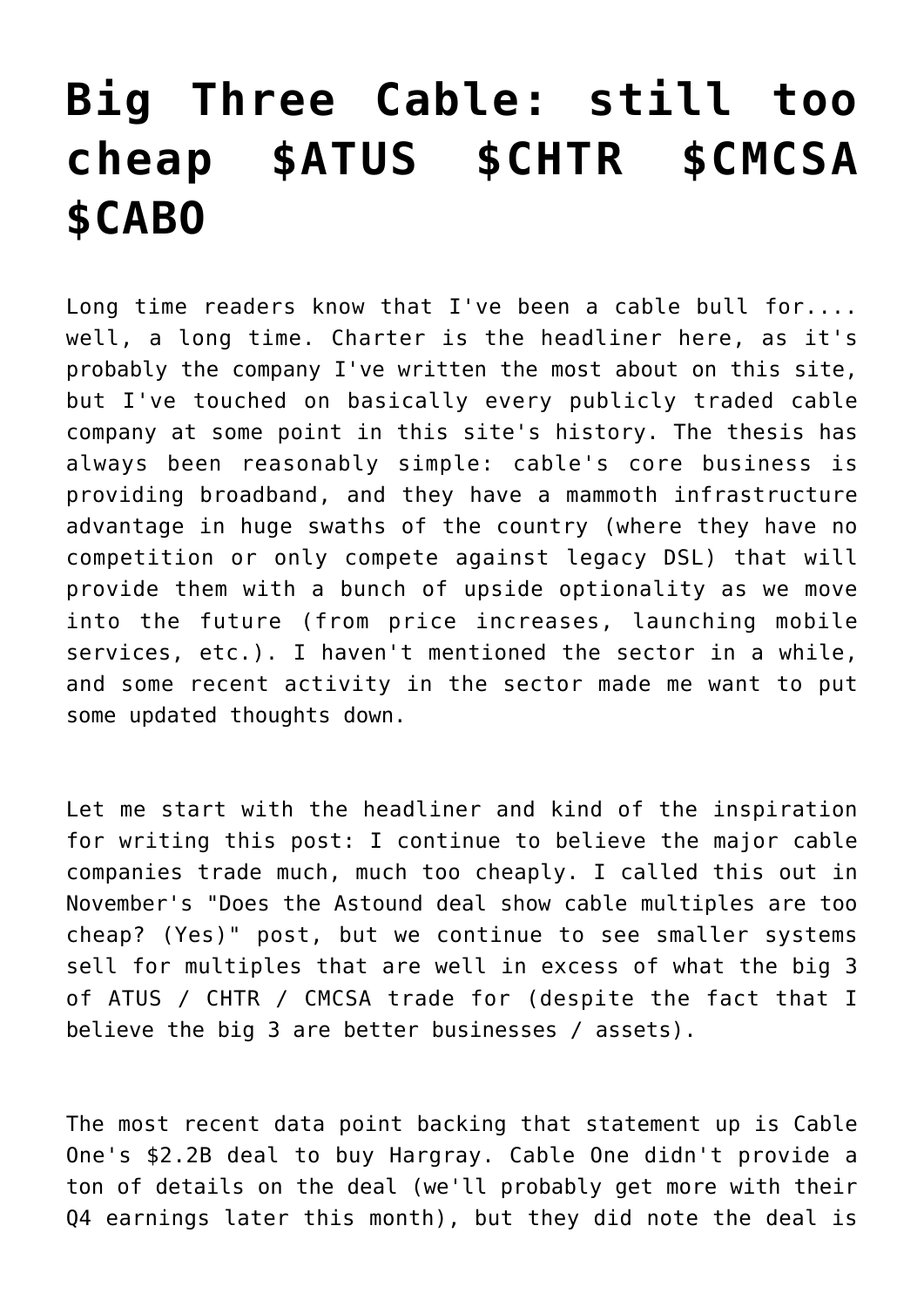priced at 17.2x Hargray's Q4'20 annualized EBITDA and 12.7x once you factor in synergies. The synergies are meaningful; Hargray is run rating \$128m in EBITDA and CABO thinks they'll get \$45m in run-rate synergies in three years.

So we've now got two meaningful cable deals in the past  $\sim$ 4 months. Astound, which is mainly a cable overbuilder, sold for ~13x EBITDA to a financial buyer. Hargray, a regional (I believe mainly rural?) cable operator, sold for 17x Q4 annualized EBITDA. The major public players trade for multiples way below those levels.

|                      | <b>CHTR</b> |         | CMCSA <sup>*</sup> |                    | ATUS |          |
|----------------------|-------------|---------|--------------------|--------------------|------|----------|
| Stock Price \$       |             | 616.96  |                    | \$53.01            | Ŝ.   | 33.45    |
| EV \$                |             | 220,069 |                    | \$277,615          |      | \$40,898 |
| LTM EBITDA \$        |             | 18,518  |                    | $$23,603$ $$4,415$ |      |          |
| Current EV / EBITDA  |             | 11.9x   |                    | 11.8x              |      | 9.3x     |
|                      |             |         |                    |                    |      |          |
| Astound Ev / EBITDA  |             | 13.0x   |                    | 13.0x              |      | 13.0x    |
| Stock price @ 13x \$ |             | 709.14  | Ś.                 | 59.30              | Ŝ    | 68.06    |
| Current Price \$     |             | 616.96  | s                  | 53.01              | - Ŝ  | 33.45    |
| % Gain / (Loss)      |             | 15%     |                    | 12%                |      | 104%     |
|                      |             | 17.0x   |                    | 17.0x              |      | 17.0x    |
| Hargray EV / EBITDA  |             |         |                    |                    |      |          |
| Stock price @ 17x \$ |             | 1,040   | - S                | 79.6               | -Ŝ   | 105.1    |
| % Gain / (Loss)      |             | 68%     |                    | 50%                |      | 214%     |

\*Assumes NBC @ 7.5x LTM EBITDA and Sky @ 10x LTM EBITDA

You could take issue with lots of pieces of this analysis both ways (positive and negative). On the positive side, there's mobile expenses buried in here that a smaller player wouldn't have but that will likely create value long term. CHTR, for example, has ~\$400m in EBITDA losses from the mobile business that are buried into their LTM EBITDA numbers; I think that spend will actually create value long term but in the short term it's a drag on their valuation in this simple model.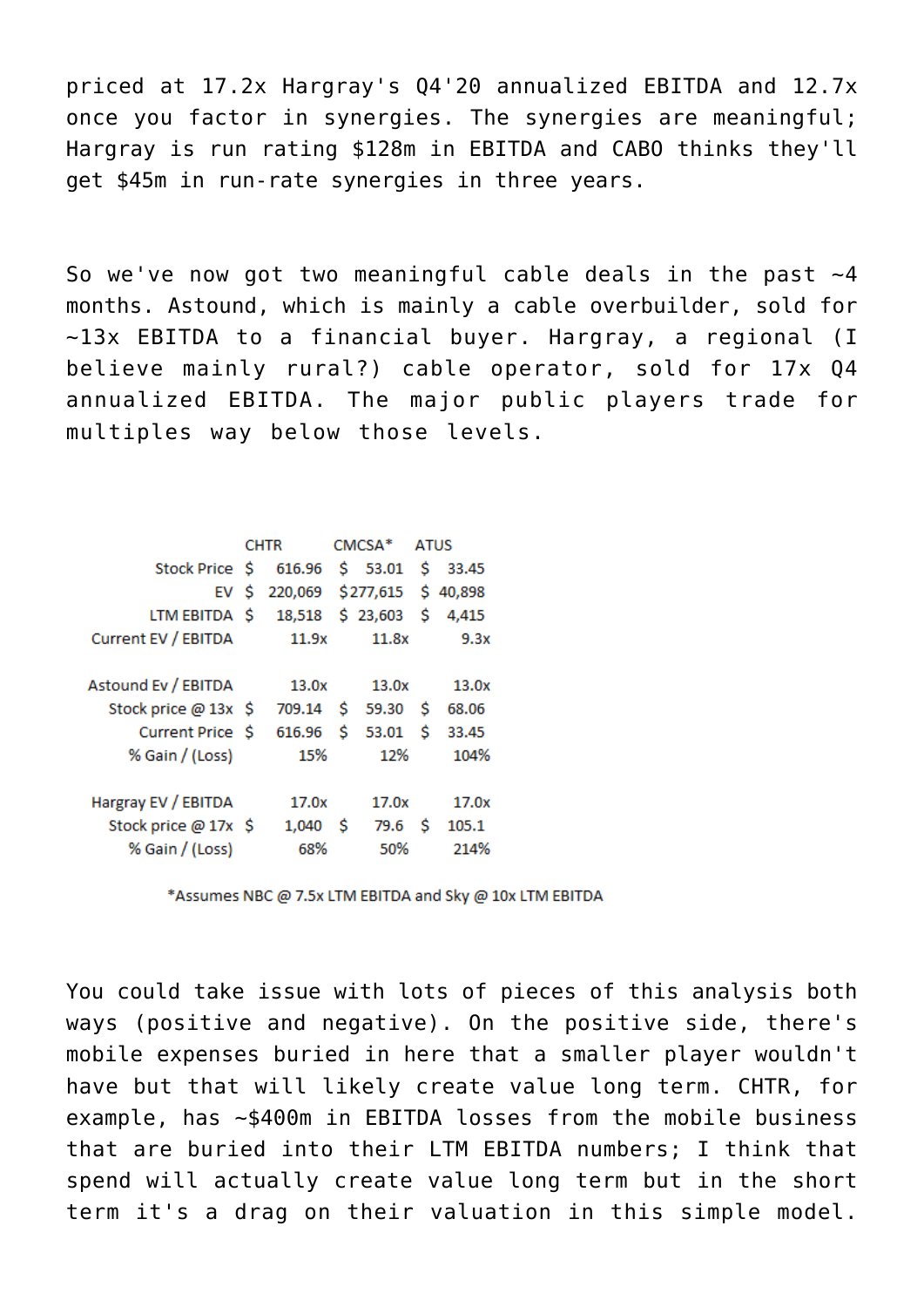Adding that back would be good for another >\$20/share in value at a low teens multiple. And the valuation for Comcast's NBC / Sky segments is laughably low, as I just slap a multiple on LTM EBITDA. NBC's LTM EBITDA includes a year where all of their parks shut down; I doubt that people value NBC on a steady state basis with their parks closed! So there's probably some conservatism baked into that screenshot. On the other hand, you could argue that these three businesses almost certainly aren't getting sold anytime soon, so why use a takeout multiple on them? You could rightly point out that I haven't adjusted for a variety of complexities in their financials (for example, I haven't fully teased out Altice's minority partner in Lightpath). And you could also point out that the synergies if these businesses were sold would be significant in a sale, but they'd almost certainly be materially lower as a % of earnings than a bolt on acquisition like CABO buying Hargray. Finally, you could point to plenty of idiosyncratic stuff; we don't know what Hargray's growth or competitive profile looks like, and each of the major companies faces somewhat unique challenges that Hargray likely doesn't have to worry about.

So yes, there are gives and takes, but everything in this sector is screaming "the large players are not getting enough respect in the public markets." And I think the companies' capital allocation backs up that their shares are way too cheap. Altice bought back ~25% of their shares last year ([including ~12% in one swoop in a tender\)](https://www.alticeusa.com/news/articles/feature/corporate/altice-usa-announces-final-results-its-tender-offer), Charter bought back 7% of their shares in 2020 and I'd expect a similar number in 2021, and Comcast has accelerated their plans for resuming repurchases from 2022 to the back half of 2021.

To me, Altice looks particularly interesting here. Shares have sold off this year as Q4 earnings disappointed and called into question Altice's growth trajectory and the competition in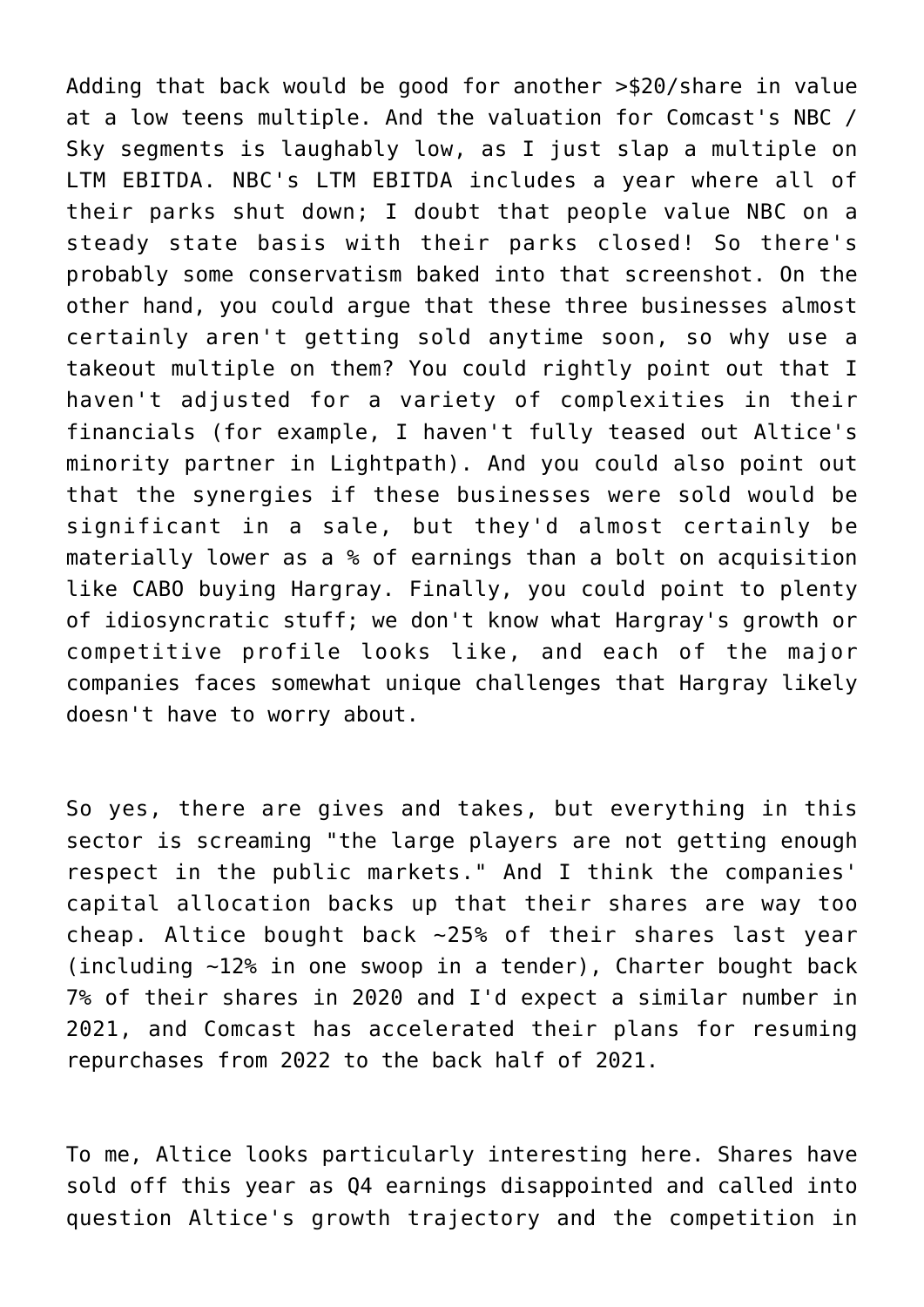some of their markets, but the multiple just screams too cheap. Altice appears ready to vacuum up every share they can at their current prices; remember, the company just bought back a ton of shares at \$36/share (above today's prices) back in December, when they almost certainly had a good view on the Q4 earnings that caused the current dramatic sell off in the stock (and they probably take a longer term view of the business / their intrinsic value than one quarter's results anyway!). Altice is also probably the only one of the big three that could realistically be involved in needle moving M&A; they're small enough that buying one of the other outstanding cable systems (like Cox) at a good price would move their needle or that CMCSA / CHTR could consider buying them. CMCSA and CHTR are so big that they'll never get sold and M&A, while nice, probably doesn't really move the needle these days. Given the leverage and operational questions, Altice is certainly a riskier bet than Charter or Comcast, but I think the valuation and capital allocation suggest that the upside here is both likely and reasonably high.

So that covers the main reason I wanted to write / update the cable sector today (shares remain too cheap, worse assets are trading for higher multiples in the private sector, and Altice in particular looks interesting), but I did want to pull on one thread a little further before wrapping up. I mentioned briefly that the cable companies are getting dinged for their wireless initiatives, and I think that's wrong. I've been bullish on cable's wireless prospects for a long time, and I think investors are underestimating how quickly the story on wireless can flip. Again, right now, wireless is a drag on the cable companies' trailing financials, and I don't think anyone gives them serious credit for value creation opportunities here. That should change in 2021. At a minimum, these things should start being less of a drag on the financials.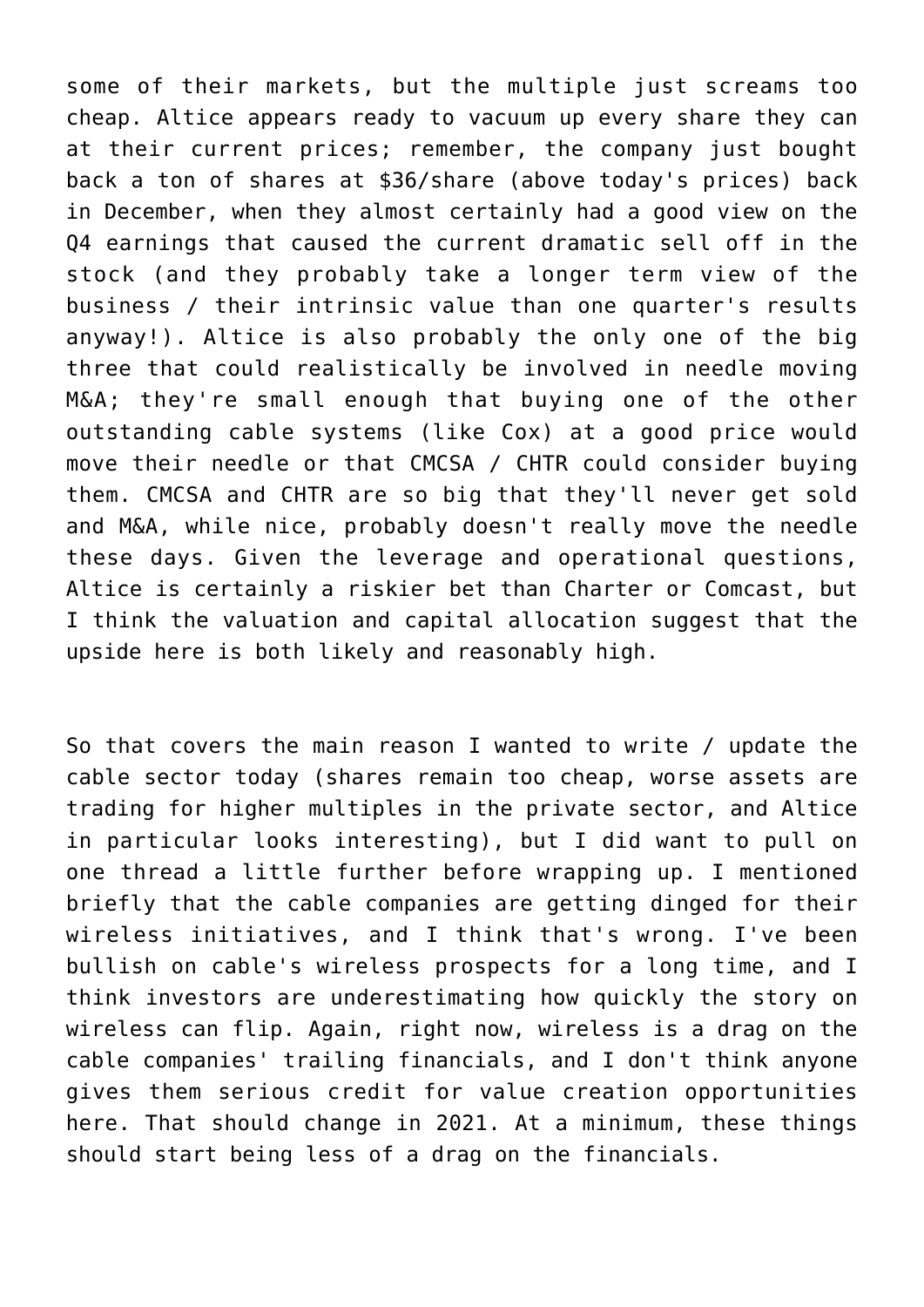The quote below is from Charter's Q4 earnings call. They project flat mobile capex in 2021, with capex declining into 2022. Given the rest of the business is growing, simply keeping mobile capex flat means it's less of a drag going forward, and that'll improve into 2022. Combine that with lots of commentary from cable companies that they won't be major spenders in the upcoming spectrum auctions, and I think investors can start to breath a little easier that wireless won't be an endless cash drag going forward.

We expect our 2021 mobile capital expenditures to be similar to 2020 levels as we build out more mobile stores than we originally anticipated. And we will spend some dollars to scale our CBRS efforts in mobile back-office systems. Leaving aside the pace of ROI-based deployment of small cells, we would expect mobile CapEx for stores and systems to be materially lower in '22 and beyond.

So that's one way the script could / will flip in 2021. But I think the real fruits come as investors start to give cable credit for value creation from wireless in 2021. The quote below is from Comcast's Q4'20 call.

Wireless is a strategic priority for us and should accelerate on the back of several actions we have taken. First, we've expanded our Verizon MVNO agreement. Second, we fully integrated mobile into our core operations. And third, we've refined our marketing and activated all of our sales channels. And we're seeing a nice lift in our retail stores, which are now fully open.

Why do I think that quote matters? Because Comcast has historically been much more cautious in their approach to wireless. I think it's pretty significant that they're now starting to talk about their wireless business accelerating. They wouldn't be doing that without great line of site into the business accelerating, and they wouldn't be leaning into the acceleration unless they were super happy with the economics of their wireless business to date.

Anyway, it's a little awkward to write about the wireless